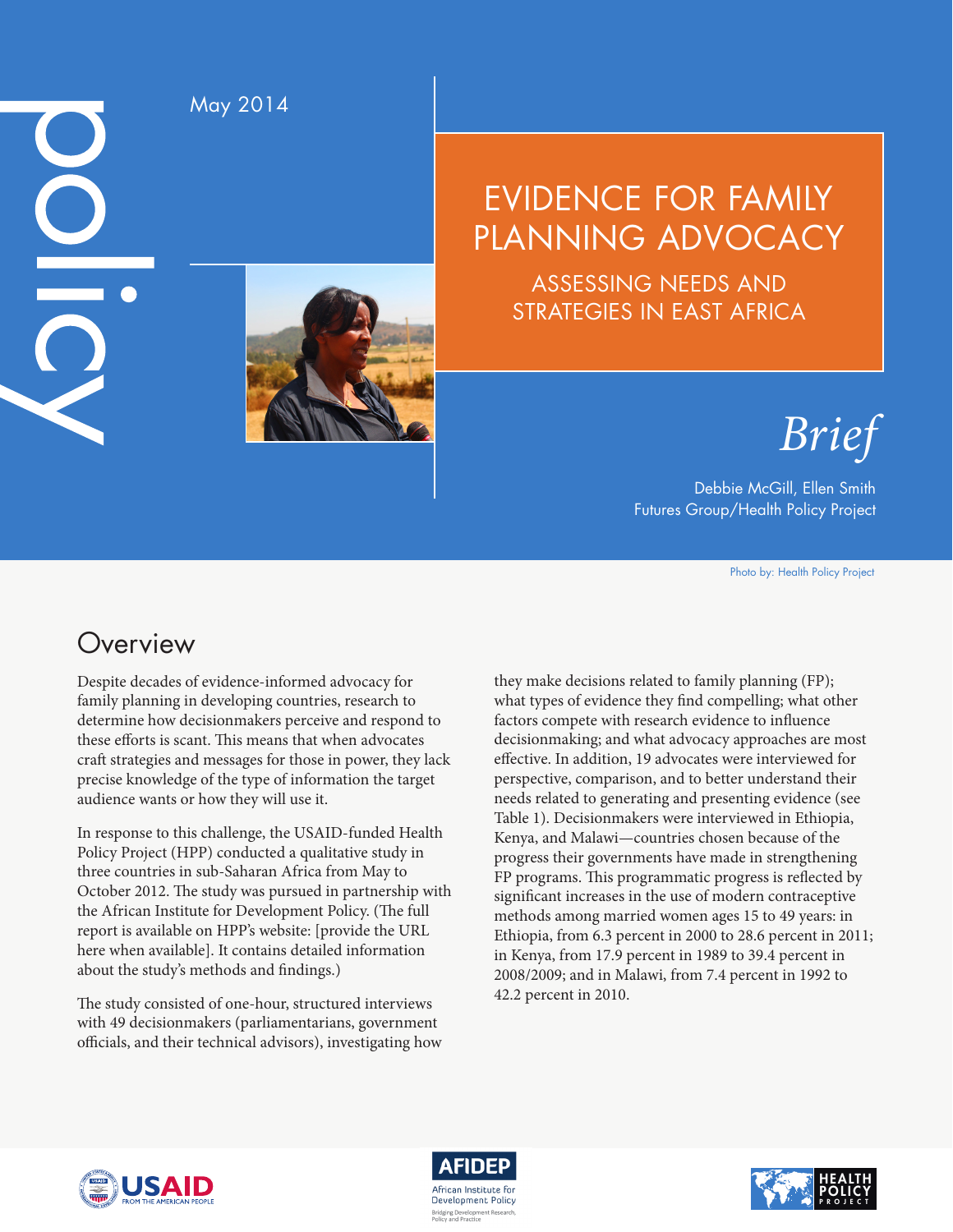#### Table 1. Number of interviews by country and gender of respondent

|          | Decisionmaker |        | Advocate   |        |
|----------|---------------|--------|------------|--------|
|          | Male          | Female | Male       | Female |
| Ethiopia | $\Box$        |        | 3          |        |
| Kenya    | Χ             | 5      | 3          |        |
| Malawi   | 12            | Χ      |            | 3      |
| Total    | 31            | 18     | $\vert$ () |        |

# Findings

# What decisionmakers believe about FP

All of the decisionmakers in the study countries said they believe FP is valuable, and confirmed that advocacy had helped to spur recent favorable shifts in support of FP by their governments.

*Advocacy may be one thing to increase the political will and the commitment of the government.*

*—Ethiopian decisionmaker*

As Table 2 shows, decisionmakers generally are convinced by evidence that demonstrates the benefits of FP for maternal and child health and family welfare.

*There are a lot of deaths [of] the women and we wanted that to stop.*

*—Malawian decisionmaker*

The study found that decisionmakers also have confidence in evidence demonstrating FP's broader development benefits: contributions to national growth, women's empowerment, and the slowing of population growth.

*. . . population growth in this country is still too high, at 2.4 percent. This actually outstrips our ability as an economy to be able to create jobs. . . . With 46 percent of people living below poverty line, I think we need to cut down on our population growth, by having very effective family planning—a menu of family planning options.*

*—Kenyan decisionmaker*

Although decisionmakers were less sure of family planning's cost-effectiveness than advocates expected, they showed some confidence in this, as well.

Decisionmakers expressed the importance of linking family planning to broader development targets, such as the United Nations Millennium Development Goals (MDGs), as an important factor in their support.

*. . . the Kenya government. . . has recognized that unless it addresses properly the population and family planning issues, it will not meet a lot of those MDGs.*

*—Kenyan decisionmaker*

#### Table 2. Ranking\* of FP advocacy messages as convincing to decisionmakers, by type of respondent, in Ethiopia and Kenya\*\*

| Message                                                                                   | Decisionmakers<br>(n=29) | <b>Advocates</b><br>$(n=12)$ |
|-------------------------------------------------------------------------------------------|--------------------------|------------------------------|
| Improves maternal health                                                                  |                          |                              |
| Improves child health                                                                     | $\overline{2}$           | 5                            |
| Improves family welfare                                                                   | 3                        | $\Delta$                     |
| Contributes to national<br>growth                                                         | 4                        | $\overline{2}$               |
| Contributes to women's<br>empowerment                                                     | 5                        | 7                            |
| Contributes to slow<br>population growth                                                  | 6                        | 8                            |
| Is cost-effective                                                                         | 7                        | 3                            |
| Contributes to reduced<br>stress on natural resources<br>and alleviates climate<br>change | 8                        | 9                            |
| Saves money in other public<br>sectors                                                    | 9                        | 6                            |

Question from interview guide: "In our advocacy efforts, we realize that we can't present all of the evidence that there is for family planning. Of these nine potential advocacy messages, please group them into what decisionmakers find 'most convincing,' 'somewhat convincing,' and 'least convincing.' (3 in each category)"

 $*1$  = most convincing, 9 = least convincing. The ranking was calculated by averaging the responses by factor (1 = "most convincing," 2 = "somewhat convincing,"  $3 =$  "least convincing").

\*\*For respondents who were advocates, this was their perception of the ranking of family planning advocacy messages by decisionmakers.

Note: The study excluded Malawi responses from this analysis, because the questionnaire format used in Malawi framed this question differently.

# What influences decisionmakers

While support among decisionmakers in the study countries is widespread for national and international development goals, and specifically goals to reduce child mortality and improve maternal health, many other factors influence FP policy, program, and budget decisions (see Table 3). At the top of the list of influences on decisionmakers' support for FP are: demonstration of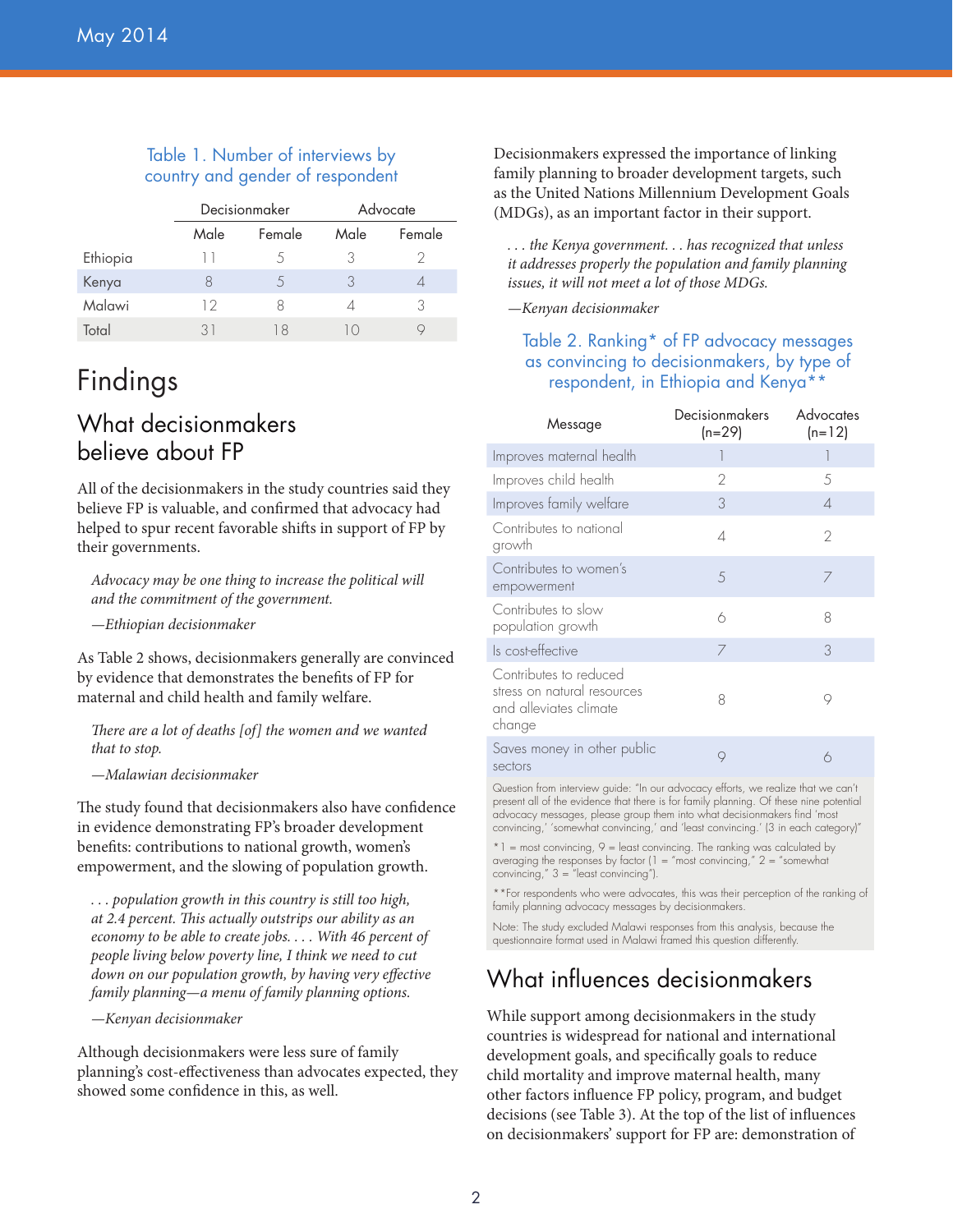short- and long-term impact; cost of implementation; and political priority of other sectors. "Resource shortages" and "competing priorities" were mentioned consistently across all three countries as extremely important factors in how decisions were made.

*There are so many other competing priorities. . . so many other health problems. . . that politicians' hands are tied.*

*—Ethiopian decisionmaker*

More subtle factors are powerful sources of influence on decisionmakers, too, such as:

 Cultural and religious attitudes of a decisionmaker's constituency

*As a multicultural country, there are different outlooks based on a religion or based on culture. If you go to pastoral areas, I expect some resistance about family planning, because they believe that their culture will take care of their children.*

*—Ethiopian decisionmaker*

Electoral political calculations

*In an ethnic-based political context like most of the African countries, people don't want to talk about population, because it is like you are reducing their voting bloc.*

*—Kenyan decisionmaker*

Donor influence

*If a donor is interested in a particular program, then you [as a government] don't want to put a lot of money there.*

*—Kenyan decisionmaker*

Impact on re-election

*It's about pleasing the electorate…. Decisionmakers would like to please the people [and] they don't want to get a bad reputation.*

*—Malawian decisionmaker*

Decisionmakers and advocates in this study believed that barriers to favorable FP programs and policies can be reduced or removed through sustained and strategic advocacy, and that even opponents of FP can be converted to supporters. They also believed that sustained advocacy is necessary to maintain the support of FP champions. Many mentioned the importance of cultivating bottomup, grassroots support. A Kenyan advocate recommended training health workers on the politics of FP, so they will know what to say when they have an opportunity to speak with government representatives.

#### Table 3. Ranking\* of factors affecting FP decision making, according to decisionmakers and advocates in Ethiopia and Kenya\*\*

| Factor                                            | Decisionmakers<br>$(n=29)$ | Advocates<br>$(n=12)$ |
|---------------------------------------------------|----------------------------|-----------------------|
| Evidence and data for<br>impact of policy options | 1                          | 4                     |
| Cost of implementation                            | $\mathfrak{D}$             | 2                     |
| Value for money or cost-<br>effectiveness         | 3                          | 5                     |
| Political priority of other<br>sectors            | △                          | 3                     |
| Cultural and religious factors                    | 5                          | 6                     |
| Concrete programmatic<br>solutions                | 6                          | 10                    |
| Public opinion on FP                              | 7                          | 9                     |
| Demonstrate short-term and<br>long-term impact    | 8                          | 1                     |
| Availability of human<br>resources                | 9                          | 7                     |
| Donor influence                                   | 10                         | 8                     |
| Impact on re-election                             | 11                         | 11                    |
| Personal experience with FP                       | 12                         | 12                    |

Question from interview guide: "Budget or policy decisions about family planning are based on a number of factors. Please group these potential factors as 'most important,' 'somewhat important,' and 'least important' to decisionmakers. (Have cards and pile sort  $-4$  in each category.)"

 $*1$  = most important, 12 = least important. The ranking was calculated by averaging the responses by factor ( $1 =$  "most important,"  $2 =$  "somewhat important," 3 = "least important).

\*\*For respondents who were advocates, this was their perception of the ranking of factors that decisionmakers take into account in FP decision making.

Note: Malawi responses were excluded from this analysis, because the questionnaire format used in Malawi framed this question differently.

### Formats, audiences, and messengers

When asked which formats are best for effective advocacy, decisionmakers had mixed views but generally favored policy briefs, saying they are long-lasting and easily shared (see Figure 1). Respondents who preferred a combination of all formats (print, oral, PowerPoint, video, and electronic) said that the format used should serve the message being delivered.

The study found that, to be effective, advocacy messages and formats must be tailored to the needs and interests of particular audiences. When asked which audiences advocates should address, respondents in all three countries noted the importance of bringing